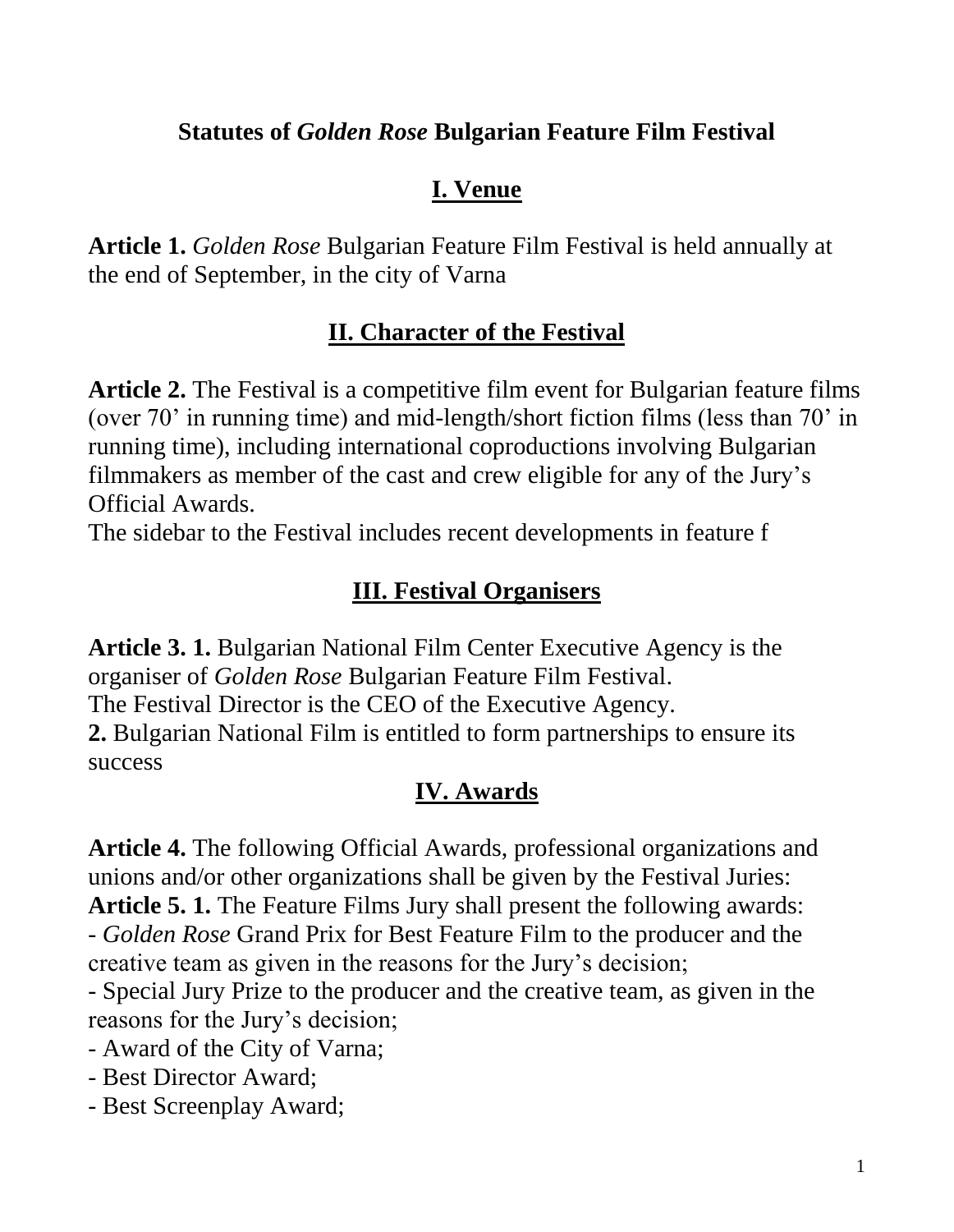- Best Cinematography Award;

- Best Actress Award;

- Best Actor Award;
- Best Feature Film Debut;

- Two Honourable Mentions for particular achievements.

**2.** Mid-length/Short Fiction Jury gives the following Official Awards: - *Golden Rose* Grand Prix for Best Mid-length/Short Fiction to the director and the creative team, as given in the reasons for the Jury's decision; - No more than two Honourable Mentions for particular achievements **Article 6.** Professional organizations and unions and/or other organizations are entitled to launch their own awards and prizes, which shall be provided by such organizations. Proposals for awards and prizes shall be presented to Bulgarian National Film Center two months in advance of the beginning of the Festival and shall be accepted by the Executive Agency no later than a month in advance of the opening of the Festival.

# **V. Juries**

**Article 7. 1.** The Festival Competition Programme shall be judged by a jury consisting of prominent film professional and well-known figures of art world.

**2.** The Feature Film Jury consists of five members, including the President; **3.** The Mid-length/Short Fiction Jury consists of three members, including the President.

**Article 8.** Each juror, including the President shall have one vote.

**Article 9.** The Jury makes a decision on the awards to be given as set out in Article 24 by signing a record, to which all jurors shall be signatories. The decision shall be taken by a majority of votes.

**Article 10.** Each juror is entitled to remuneration under an agreement, and the expenses thereof shall be borne by the Festival.

**Article 11. 1.** The Jury is entitled to give more than one award to the same film.

**2.** The Jury shall not split more than one Official Award.

**Article 12.** The winning films and filmmakers shall receive diplomas signed by the Jury President.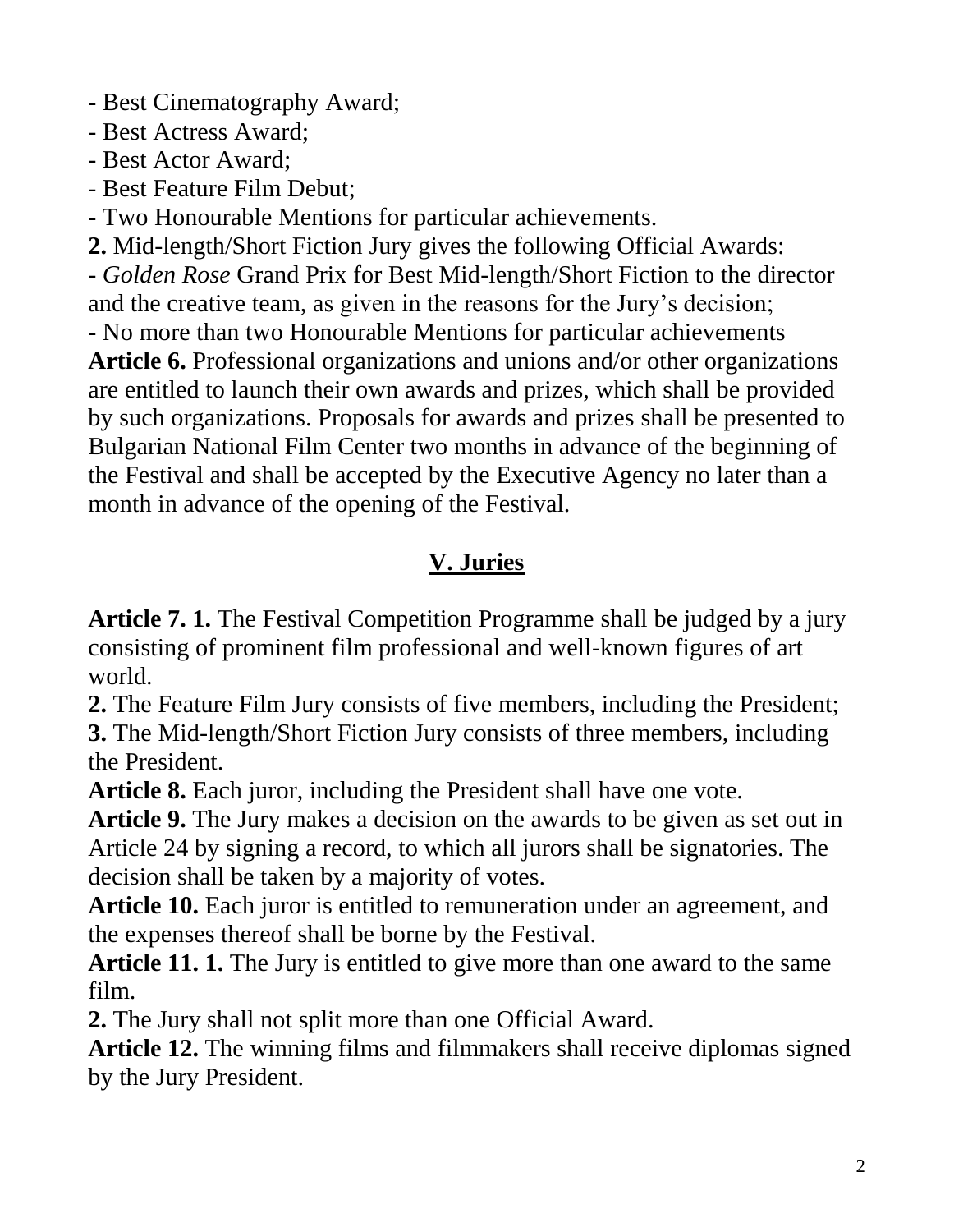## **VI. Official Completion, Festival Sidebar Events**

**Article l3.** The Festival offers:

- Official Competition;

- Out of Competition;

- Focuses, professional discussions and events, information programme, thematic series, retrospectives.

# **VII. Participation in the Festival's Programmes**

**Article 14.** Eligible for entry into the competition programmes without preselection shall be Bulgarian feature films, which have passed the cultural test in Bulgaria. The rest are subject to pre-selection. Films that are not selected for the Competition are entitled to be screened in the sidebar to the Festival. **Article 15.** Focuses and special programmes shall be decided on annually at the discretion of the Organiser.

**Article 16. 1.** Application forms for participation shall be submitted online by producers.

Article 17. Multiple submissions for the Competition from the same producer shall be accepted if eligible pursuant to the provisions of Article 14. **Article 18.** Ineligible for entry into the Festival competition programmes shall be films where a jury member is connected in any form with its production. Such films shall be screened out of competition.

# **VIII. Film Copies**

**Article 19.** A copy of each entry to the Festival programmes and the technical check shall be provided by the producer(s). Films submitted on copies of low technical quality shall be automatically excluded from the Competition.

**Article 20.** Producers shall submit screening copies of their film no later than twenty days in advance of the opening of the Festival.

**Article 21.** The transport costs Sofia-Varna-Sofia shall be borne by the Festival.

**Article 22.** Copies that don't have English language subtitles shall not be accepted.